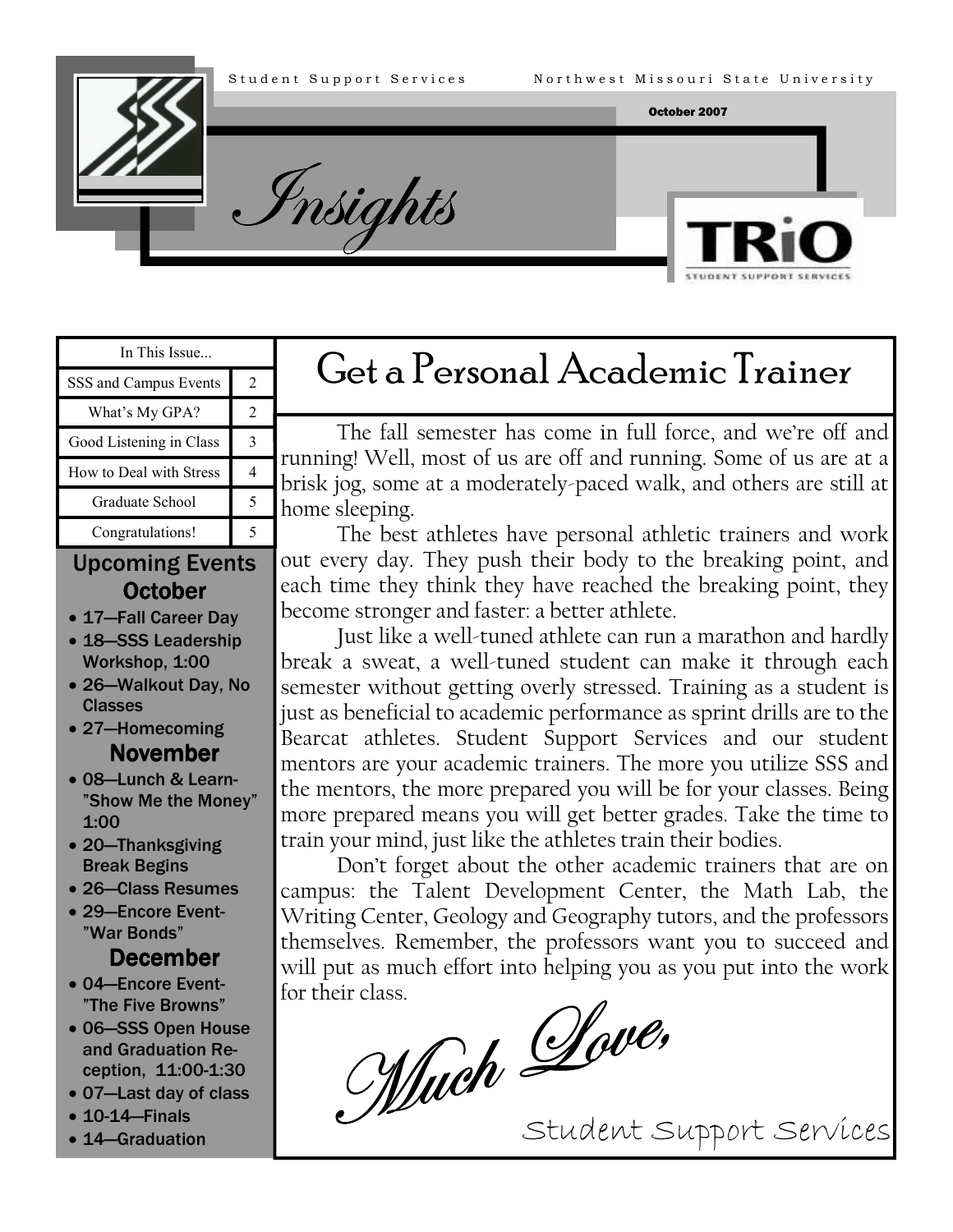

## What's my GPA?

Here's a simple way to figure out what your semester GPA will be.

- 1. Grab a piece of paper
- 2. Make four columns with these headings: Class, Hours, Grade, Hours X Grade
- 3. Write each class that you are taking in the first column
- 4. Write the number of credit hours that each class is worth in the second column
- 5. In the third column, write what you will expect your grade to be
- 6. Put a 4 beside all A's, a 3 beside all B's, a 2 beside all C's, a 1 beside all D's, and a 0 beside all F's
- 7. Add up all the hours and write that number below your hours (total number of credit hours you are taking)
- Multiply the hours times the number you wrote beside the grade for each class and write that in the last column
- 9. Add up the numbers in the hours times grade column and write it below (number of grade points you have)
- 10. Divide your grade points by the number of credit hours you are taking, and you have your semester GPA!

| Class               | Hours                 | Grade   | H X G                  |
|---------------------|-----------------------|---------|------------------------|
| <b>Biology</b>      | 3                     | $A-4$   | 12                     |
| Biology Lab         | 1                     | $B-3$   | 3                      |
| American<br>History | 3                     | $C - 2$ | 6                      |
| Oral Comm           | 3                     | $A - 4$ | 12                     |
| College<br>Algebra  | 3                     | $B-3$   | 9                      |
| Racquetball         | 1                     | $A-4$   | 4                      |
|                     | Total<br>Hours:<br>14 |         | Grade<br>Points:<br>46 |
| GPA: $46/14 = 3.29$ |                       |         |                        |

Page 2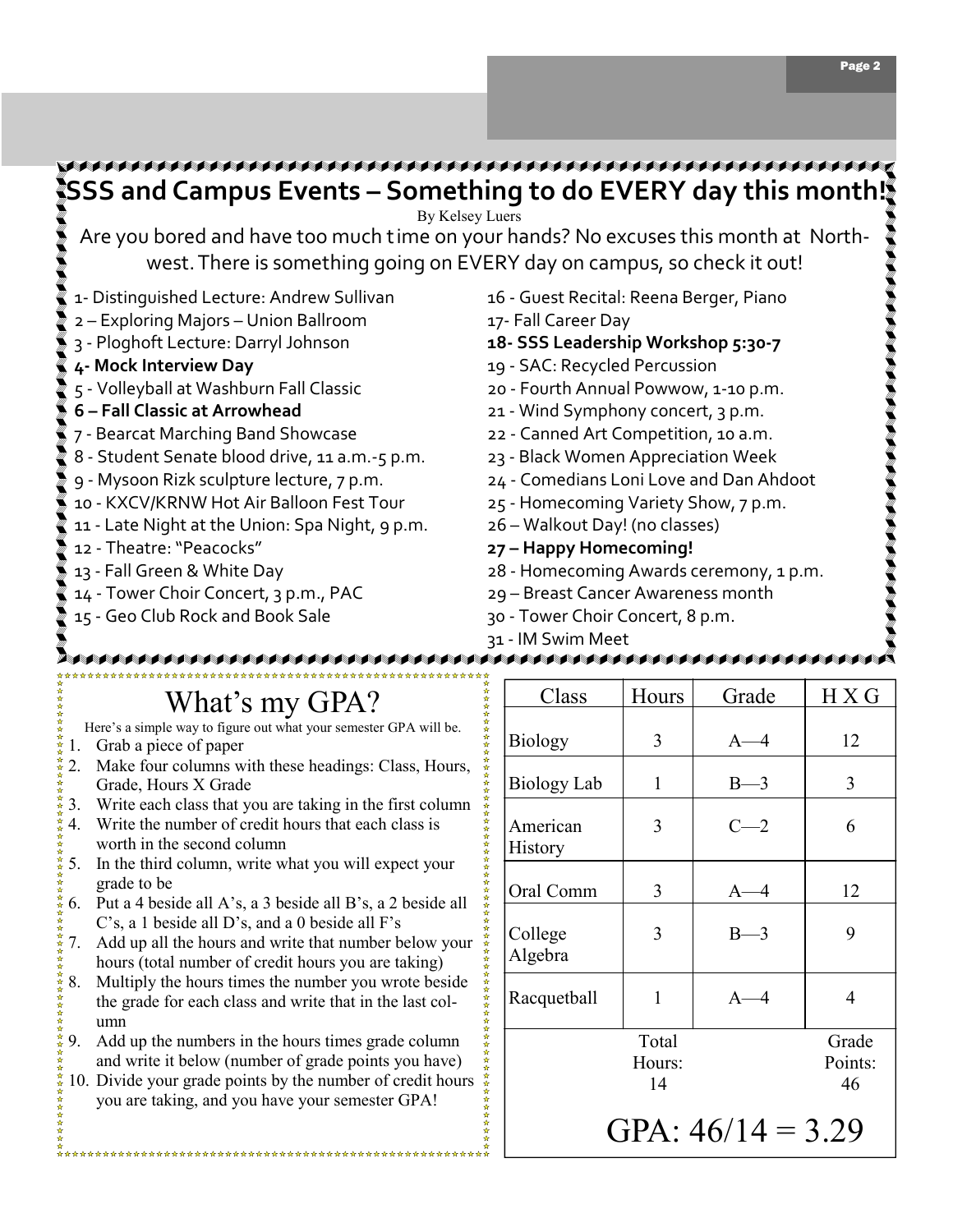#### Good Listening In Class By Sara Carlson

It is important for you to be a good listener in class. Much of what you will have to learn will be presented verbally by your teachers. Just hearing what your teachers say is not the same as listening to what they say. Listening is a cognitive act that requires you to pay attention and think about and mentally process what you hear. Here are some things you should do to be a good listener in class.

## Be Cognitively Ready to Listen When You Come to Class.

Make sure you complete all assigned work and readings. Review your notes from previous class sessions. Think about what you know about the topic that will be covered in class that day.

### Be Emotionally Ready to Listen When You Come to Class.

Your attitude is important. Make a conscious choice to find the topic useful and interesting. Be committed to learning all that you can.

#### Listen with a Purpose.

Identify what you expect and hope to learn from the class session. Listen for these things as your teacher talks.

#### Listen with an Open Mind.

Be receptive to what your teacher says. It is good to question what is said as long as you remain open to points of view other than your own.

### Be Attentive.

Focus on what your teacher is saying. Try not to daydream and let your mind wander to other things. It helps to sit in the front and center of the class, and to maintain eye contact with your teacher.

#### Be an Active Listener.

You can think faster than your teacher can speak. Use this to your advantage by evaluating what is being said and trying to anticipate what will be said next. Take good written notes about what your teacher says. While you can think faster than your teacher can speak, you cannot write faster than your teacher can speak. Taking notes requires you to make decisions about what to write, and you have to be an active listener to do this.

### Meet the Challenge.

Don't give up and stop listening when you find the information being presented difficult to understand. Listen even more carefully at these times and work hard to understand what is being said. Don't be reluctant to ask questions.

### Triumph Over the Environment.

The classroom may too noisy, too hot, too cold, too bright, or too dark. Don't give in to these inconveniences. Stay focused on the big picture - LEARNING.

Found at <http://www.how-to-study.com/GoodListeningInClass.htm>.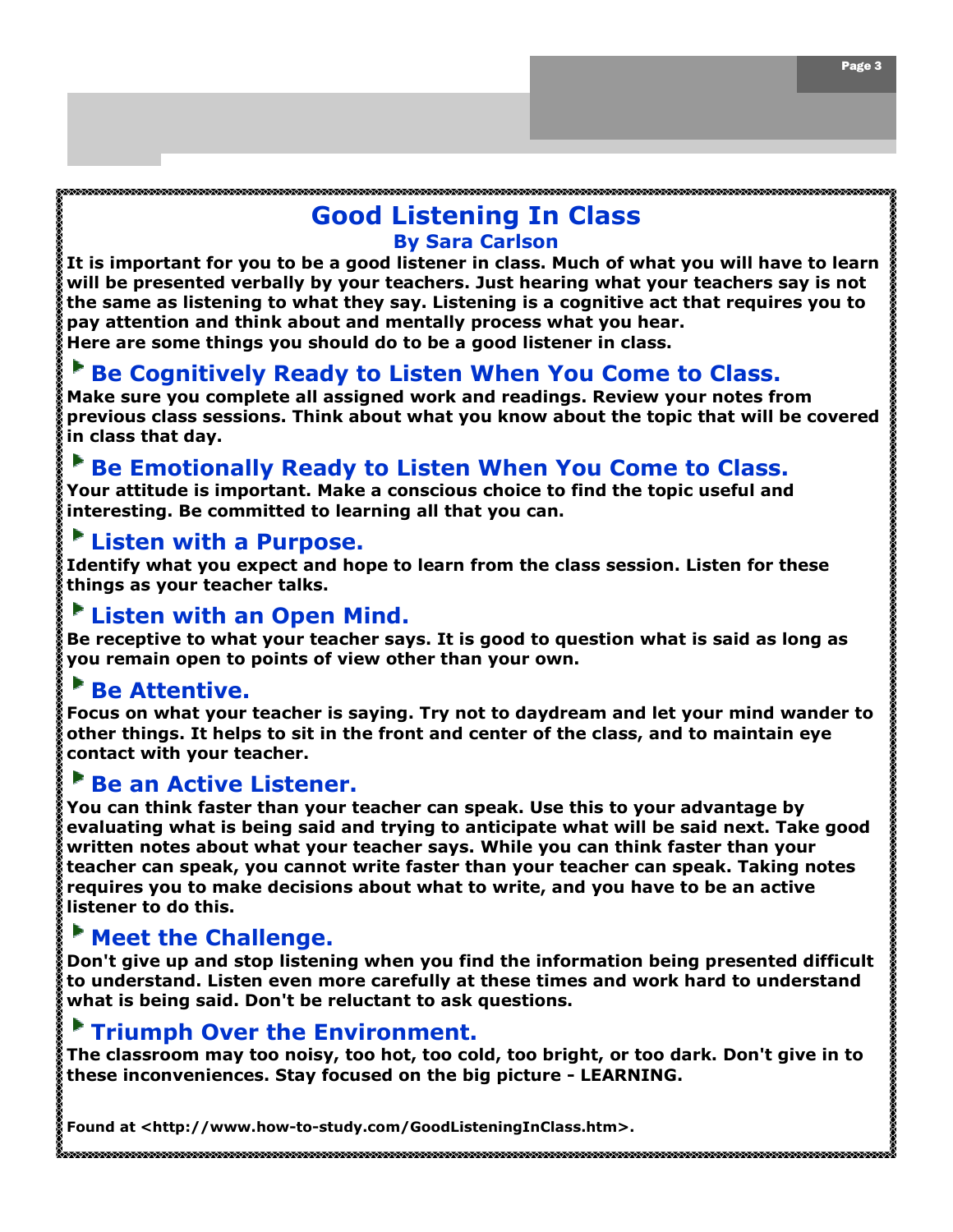#### How to Deal with Stress By Hannah Cole

It is the mind that makes the body Sojourner Truth 1797 - 1883 American

First, recognize stress: Stress symptoms include mental, social, and physical manifestations. These include exhaustion, loss of/increased appetite, headaches, crying, sleeplessness, and oversleeping. Escape through alcohol, drugs, or other compulsive behavior are often indications. Feelings of alarm, frustration, or apathy may accompany stress.

#### If you feel that stress is affecting your studies, a first option is to seek help through your educational counseling center.

Stress Management is the ability to maintain control when situations, people, and events make excessive demands. What can you do to manage your stress? What are some strategies?

Look around. See if there really is something you can change or control in the situation.

Set realistic goals for yourself. Reduce the number of events going on in your life and you may reduce the circuit overload.

#### Exercise in stress reduction through project management/prioritizing

| Avoid self-medication or escape. Alcohol and drugs<br>can mask stress. They don't help deal with the problems. | Don't overwhelm yourself. By fretting about your<br>entire workload. Handle each task as it comes, or selectively<br>deal with matters in some priority. |
|----------------------------------------------------------------------------------------------------------------|----------------------------------------------------------------------------------------------------------------------------------------------------------|
| Avoid extreme reactions. Why hate when a little dislike                                                        | <b>Learn how to best relax yourself.</b> Meditation and                                                                                                  |
| will do? Why generate anxiety when you can be nervous?                                                         | breathing exercises have been proven to be very effective in                                                                                             |
| Why rage when anger will do the job? Why be depressed                                                          | controlling stress. Practice clearing your mind of disturbing                                                                                            |
| when you can just be sad?                                                                                      | thoughts.                                                                                                                                                |
| <b>Selectively change the way you react</b> but not too                                                        | <b>Change the way you see things.</b> Learn to recognize                                                                                                 |
| much at one time. Focus on one troublesome thing and                                                           | stress for what it is. Increase your body's feedback and make                                                                                            |
| manage your reactions to it/him/her.                                                                           | stress self-regulating.                                                                                                                                  |
| <b>Don't sweat the small stuff.</b> Try to prioritize a few truly                                              | Do something for others to help get your mind off                                                                                                        |
| important things and let the rest slide.                                                                       | yourself.                                                                                                                                                |
| <b>Get enough sleep.</b> Lack of rest just aggravates stress.                                                  | <b>Work off stress</b> with physical activity, whether it's<br>jogging, tennis, gardening.                                                               |
| <b>Remove yourself from the stressful situation.</b> Give                                                      | <b>Develop a thick skin.</b> The bottom line of stress                                                                                                   |

yourself a break if only for a few moments daily.

Develop a thick skin. The bottom line of stress management is "I upset myself".

Try to "use" stress. If you can't fight what's bothering you and you can't flee from it, try to use it in a productive way.

Try to be positive. Give yourself messages as to how well you can cope rather than how horrible everything is going to be. "Stress can actually help memory, provided it is short-term and not too severe. Stress causes more glucose to be delivered to the brain, which makes more energy available to neurons. This, in turn, enhances memory formation and retrieval. On the other hand, if stress is prolonged, it can impede the glucose delivery and disrupt memory." All Stressed Up, St. Paul Pioneer Press Dispatch, p. 8B, Monday, November 30, 1998

Most importantly, if stress is putting you in an unmanageable state or interfering with your schoolwork, social and/or work life, seek professional help at your school counseling center.

http://www.studygs.net/stress.htm